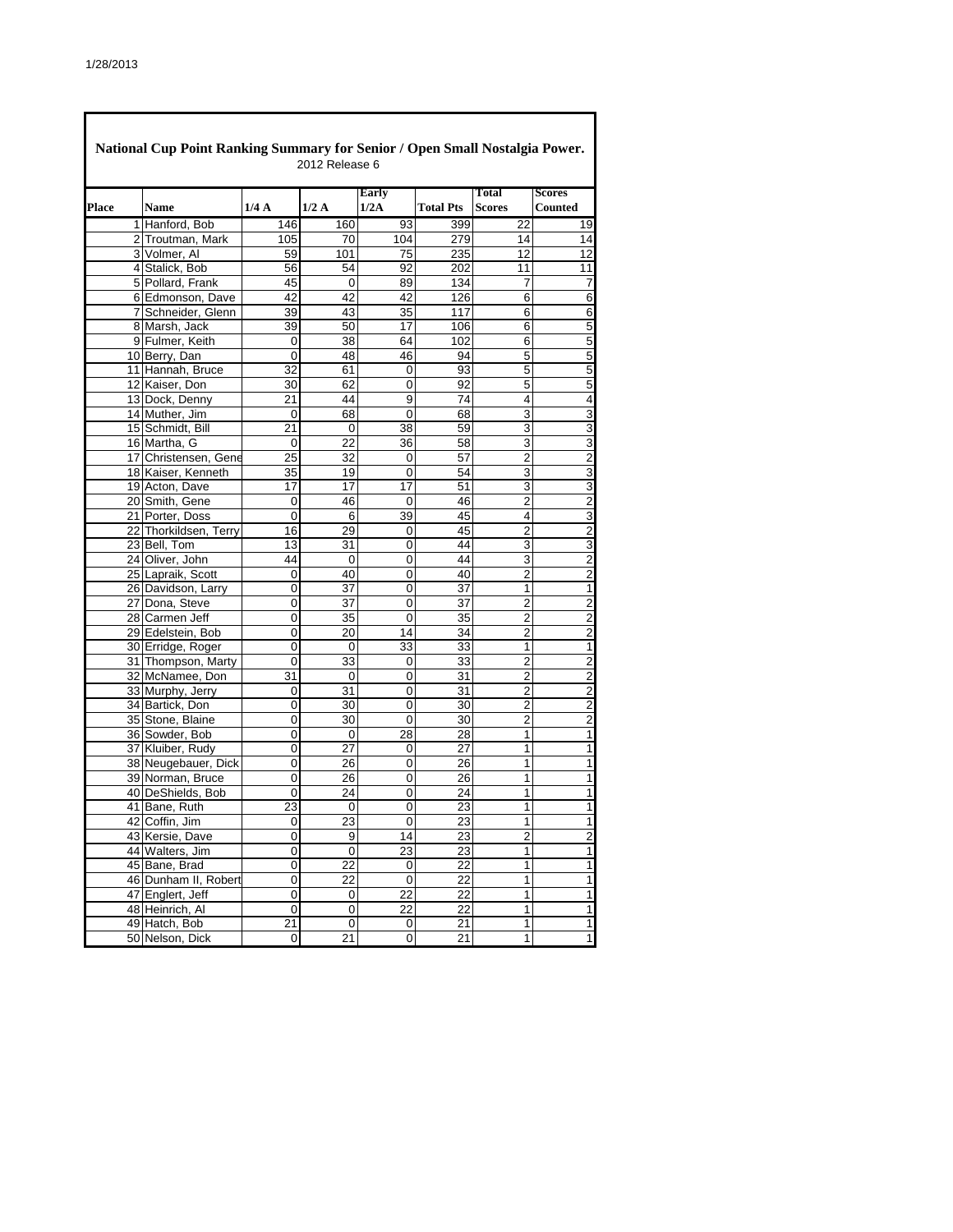|              | National Cup Point Ranking Summary for Senior / Open Big Nostalgia Power.<br>2012 Release 6 |                 |                 |                 |                  |                         |                                 |  |  |  |  |  |
|--------------|---------------------------------------------------------------------------------------------|-----------------|-----------------|-----------------|------------------|-------------------------|---------------------------------|--|--|--|--|--|
| <b>Place</b> | <b>Name</b>                                                                                 | A               | B               | $\overline{c}$  | <b>Total Pts</b> | <b>Total Scores</b>     | <b>Scores</b><br><b>Counted</b> |  |  |  |  |  |
|              | 1 Hanford, Bob                                                                              | 93              | 120             | 128             | 341              | 17                      | 16                              |  |  |  |  |  |
|              | 2 Kaiser, Don                                                                               | 58              | 58              | 78              | 194              | 12                      | 8                               |  |  |  |  |  |
|              | 3 Carmen Jeff                                                                               | 48              | 55              | 55              | 158              | 11                      | $\overline{9}$                  |  |  |  |  |  |
|              | 4 Schneider, Glenn                                                                          | 87              | 36              | 27              | 150              | 14                      | 10                              |  |  |  |  |  |
|              | 5 Smith, Gene                                                                               | 65              | 63              | $\overline{21}$ | 149              | 7                       | 7                               |  |  |  |  |  |
|              | 6 Kaiser, Ken                                                                               | 46              | 73              | 13              | 132              | 6                       | 6                               |  |  |  |  |  |
|              | 7 Fulmer, Keith                                                                             | 73              | $\overline{37}$ | 16              | 126              | 6                       | 5                               |  |  |  |  |  |
|              | 8 Davidson, Larry                                                                           | 36              | 42              | 36              | 114              | 3                       | $\overline{3}$                  |  |  |  |  |  |
|              | 9 Watson, Bob                                                                               | 21              | $\overline{71}$ | $\overline{0}$  | 92               | $\overline{4}$          | $\overline{4}$                  |  |  |  |  |  |
|              | 10 Hannah, Bruce                                                                            | 65              | 20              | 0               | 85               | 4                       | $\overline{4}$                  |  |  |  |  |  |
|              | 11 Nelson, Dick                                                                             | 43              | 0               | 42              | 85               | 9                       | $\overline{4}$                  |  |  |  |  |  |
|              | 12 Edmonson, Dave                                                                           | 42              | 42              | $\mathbf 0$     | 84               | 4                       | $\overline{\mathbf{4}}$         |  |  |  |  |  |
|              | 13 Harper, Charlie                                                                          | 37              | 45              | 0               | 82               | 4                       | $\overline{\mathbf{4}}$         |  |  |  |  |  |
|              | 14 Troutman, Mark                                                                           | 33              | 38              | 0               | 71               | 4                       | $\overline{4}$                  |  |  |  |  |  |
|              | 15 Ronney, Phil                                                                             | 0               | 13              | 57              | 70               | 7                       | 5                               |  |  |  |  |  |
|              | 16 Thomas, Ron                                                                              | 33              | 10              | 25              | 68               | 4                       | $\overline{\mathbf{4}}$         |  |  |  |  |  |
|              | 17 Hurst, Jim                                                                               | 27              | 10              | 28              | 65               | 4                       | $\overline{4}$                  |  |  |  |  |  |
|              | 18 McGinnes, Dean                                                                           | 22              | $\mathbf 0$     | $\overline{38}$ | 60               | 3                       | $\overline{3}$                  |  |  |  |  |  |
|              | 19 Sowder, Bob                                                                              | 0               | 27              | 31              | 58               | 2                       | $\overline{2}$                  |  |  |  |  |  |
|              | 20 Marsh, Jack                                                                              | 11              | 23              | 21              | 55               | 3                       | $\overline{3}$                  |  |  |  |  |  |
|              | 21 McNamee, Don                                                                             | 0               | 25              | 28              | 53               | 4                       | $\overline{4}$                  |  |  |  |  |  |
|              | 22 Dona, Steve                                                                              | 18              | 32              | 0               | 50               | 4                       | $\overline{3}$                  |  |  |  |  |  |
|              | 23 McBurnett, Ron                                                                           | 25              | 25              | $\mathbf 0$     | 50               | 2                       | $\overline{2}$                  |  |  |  |  |  |
|              | 24 Cron, Alvin                                                                              | 6               | 33              | 10              | 49               | 4                       | $\overline{4}$                  |  |  |  |  |  |
|              | 25 Dock, Denny                                                                              | 0               | 22              | 21              | 43               | 2                       | $\overline{2}$                  |  |  |  |  |  |
|              | 26 Vanderbeek, B                                                                            | 43              | 0               | 0               | 43               | 2                       | $\overline{\mathbf{c}}$         |  |  |  |  |  |
|              | 27 Bane, Brad                                                                               | $\mathbf 0$     | 42              | 0               | 42               | $\overline{2}$          | $\overline{\mathbf{c}}$         |  |  |  |  |  |
|              | 28 Thompson, Marty                                                                          | 42              | 0               | $\mathbf 0$     | 42               | 2                       | $\overline{\mathbf{c}}$         |  |  |  |  |  |
|              | 29 Wicks, Gene                                                                              | 20              | 0               | 21              | 41               | $\overline{2}$          | $\overline{2}$                  |  |  |  |  |  |
|              | 30 Muther, Jim                                                                              | 39              | 0               | 0               | 39               | $\overline{2}$          | $\overline{\mathbf{c}}$         |  |  |  |  |  |
|              | 31 Stalick, Bob                                                                             | 0               | 38              | 0               | 38               | 2                       | $\overline{\mathbf{c}}$         |  |  |  |  |  |
|              | 32 Neugenbauer, Dic                                                                         | $\overline{20}$ | 0               | 15              | 35               | 2                       | $\overline{\mathbf{c}}$         |  |  |  |  |  |
|              | 33 Edelstein, Bob                                                                           | 34              | 0               | 0               | 34               | 3                       | $\overline{2}$                  |  |  |  |  |  |
|              | 34 Bane, Ruth                                                                               | 31              | 0               | $\overline{0}$  | 31               | $\mathbf{1}$            | $\overline{1}$                  |  |  |  |  |  |
|              | 35 Jordan, Elmer                                                                            | 27              | 0               | 0               | 27               | 2                       | $\overline{2}$                  |  |  |  |  |  |
|              | 36 Peel, Ray                                                                                | $\mathbf 0$     | 25              | 0               | $\overline{25}$  | $\mathbf{1}$            | $\overline{\mathbf{1}}$         |  |  |  |  |  |
|              | 37 DeShields, Bob                                                                           | 23              | 0               | 0               | 23               | 1                       | 1                               |  |  |  |  |  |
|              | 38 Lapraik, Scott                                                                           | 0               | 23              | $\overline{0}$  | 23               | 1                       | $\mathbf{1}$                    |  |  |  |  |  |
|              | 39 Hesla Steve                                                                              | 0               | 0               | 22              | 22               | 1                       | 1                               |  |  |  |  |  |
|              | 40 Mattes, Bob                                                                              | 0               | 22              | 0               | 22               | $\mathbf{1}$            | 1                               |  |  |  |  |  |
|              | 41 Swift, Bill                                                                              | 0               | 22              | $\Omega$        | 22               | 1                       | 1                               |  |  |  |  |  |
|              | 42 Andrews, Jean                                                                            | 21              | 0               | 0               | 21               | 1                       | 1                               |  |  |  |  |  |
|              | 43 Bell, Tom                                                                                | 21              | $\overline{0}$  | 0               | 21               | 1                       | $\mathbf{1}$                    |  |  |  |  |  |
|              | 44 Covalt, Richard                                                                          | 0               | 0               | 21              | 21               | 1                       | 1                               |  |  |  |  |  |
|              | 45 Shepherd, Jesse                                                                          | 21              | $\pmb{0}$       | 0               | 21               | $\mathbf{1}$            | 1                               |  |  |  |  |  |
|              | 46 Wineland, Dave                                                                           | 0               | 0               | 21              | 21               | $\mathbf{1}$            | $\mathbf{1}$                    |  |  |  |  |  |
|              | 47 Augustus, B                                                                              | 5               | 15              | 0               | 20               | 3                       | $\overline{3}$                  |  |  |  |  |  |
|              | 48 Ellington, Jeff                                                                          | 0               | 20              | 0               | 20               | $\mathbf{1}$            | $\mathbf{1}$                    |  |  |  |  |  |
|              | 49 Reed, Ronald                                                                             | 10              | 10              | 0               | 20               | $\overline{\mathbf{c}}$ | $\overline{2}$                  |  |  |  |  |  |
|              | 50 Christensen, Gene                                                                        | 0               | 18              | $\pmb{0}$       | 18               | 1                       | $\mathbf{1}$                    |  |  |  |  |  |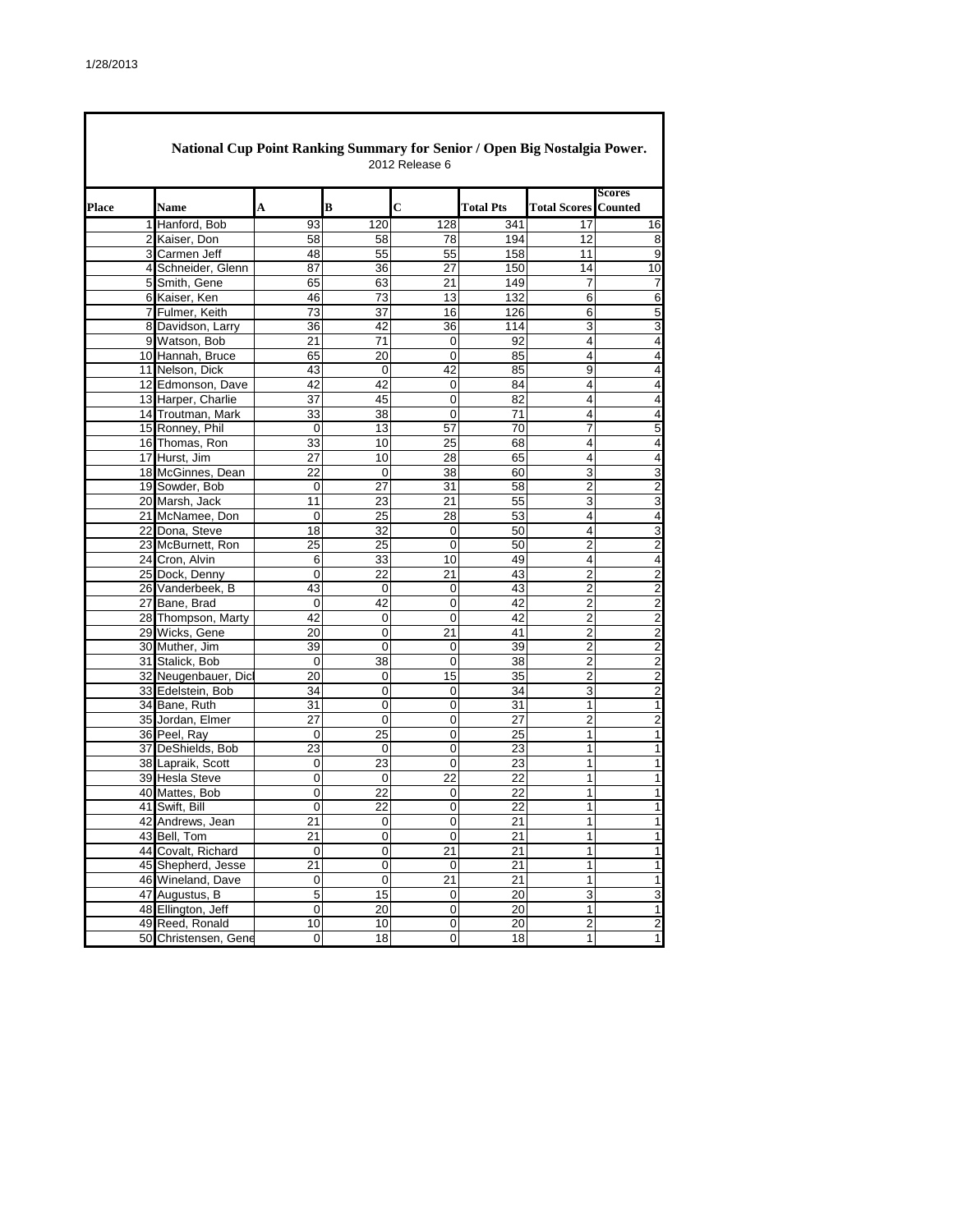|              |                      | National Cup Points Alpha Summary for Senior/Open AMA Power |                 | 2012 Release 6 |                 |                 |                  |                         |                                 |
|--------------|----------------------|-------------------------------------------------------------|-----------------|----------------|-----------------|-----------------|------------------|-------------------------|---------------------------------|
| <b>Place</b> | <b>Name</b>          | 1/2A                                                        | A               | B              | $\mathbf C$     | D               | <b>Total Pts</b> | Total<br><b>Scores</b>  | <b>Scores</b><br><b>Counted</b> |
|              | 1 Hanford, Bob       | 143                                                         | 85              | 76             | 81              | 91              | 476              | 25                      | 24                              |
|              | 2 Avila, George      | 0                                                           | 66              | 126            | 81              | 39              | 312              | 16                      | 16                              |
|              | 3 Brown, Gerald      | 82                                                          | 69              | 76             | $\overline{37}$ | 20              | 284              | 13                      | 13                              |
|              | 4 Troutman, Mark     | 75                                                          | 36              | 59             | 53              | 43              | 266              | 17                      | 17                              |
|              | 5 Berry, Dan         | 68                                                          | 69              | 55             | 64              | $\mathbf 0$     | 256              | 14                      | 14                              |
|              | 6 Carman, Jeff       | 0                                                           | 64              | 53             | 20              | 58              | 195              | 11                      | 10                              |
|              | 7 Bell, Tom          | 14                                                          | $\overline{38}$ | 51             | 30              | 15              | 148              | 9                       | 9                               |
|              | 8 Thorkildsen, Terry | 24                                                          | 41              | 22             | 43              | $\mathbf 0$     | 130              | 6                       | 6                               |
|              | 9 Thompson, Ronnie   | 28                                                          | 31              | 14             | 28              | $\overline{25}$ | 126              | 5                       | 5                               |
|              | 10 Hesla, Steve      | 24                                                          | 0               | 18             | 55              | 21              | 118              | 6                       | 6                               |
|              | 11 Schneider, Glenn  | 53                                                          | 37              | 13             | 0               | 0               | 103              | 6                       | 6                               |
|              | 12 Pailet, Jean      | 63                                                          | 24              | 0              | 0               | $\mathbf 0$     | 87               | 4                       | 4                               |
|              | 13 Muther, Jim       | 58                                                          | 21              | 0              | 0               | 0               | 79               | 5                       | 4                               |
|              | 14 Kerger, Terry     | 0                                                           | 45              | 0              | 24              | $\mathbf 0$     | 69               | 3                       | 3                               |
|              | 15 DeMeritte, Jim    | 0                                                           | 23              | 0              | 45              | $\mathbf 0$     | 68               | 3                       | 3                               |
|              | 16 Oakins, Gary      | 43                                                          | 0               | 21             | $\mathbf 0$     | $\mathbf 0$     | 64               | 4                       | 3                               |
|              | 17 Boyd, Ray         | 56                                                          | 0               | 0              | $\mathbf 0$     | 0               | 56               | 4                       | 3                               |
|              | 18 Christensen, Gene | 10                                                          | 0               | 22             | 21              | 0               | 53               | 3                       | 3                               |
|              | 19 Bocckinfuso, Jim  | 23                                                          | 0               | 29             | $\mathbf 0$     | $\mathbf 0$     | 52               | 2                       | $\overline{2}$                  |
|              | 20 Surguine, Skeeter | 14                                                          | 19              | 19             | 0               | $\mathbf 0$     | 52               | 3                       | 3                               |
|              | 21 Ellington, Jeff   | 0                                                           | 0               | 23             | 0               | 23              | 46               | $\overline{c}$          | $\overline{2}$                  |
|              | 22 Scott, Guy        | 0                                                           | 21              | 24             | 0               | 0               | 45               | 2                       | $\overline{\mathbf{c}}$         |
|              | 23 Fulmer, Keith     | 44                                                          | 0               | 0              | 0               | $\mathbf 0$     | 44               | 4                       | $\overline{c}$                  |
|              | 24 Lyne, Mel         | 0                                                           | 22              | 0              | 21              | $\mathbf 0$     | 43               | $\overline{c}$          | $\overline{c}$                  |
|              | 25 Andrews, Jean     | 42                                                          | 0               | 0              | 0               | 0               | 42               | 2                       | $\overline{2}$                  |
|              | 26 Conner, Mike      | 18                                                          | $\overline{22}$ | 0              | 0               | 0               | 40               | $\overline{2}$          | $\overline{c}$                  |
|              | 27 Nelson, Dick      | 19                                                          | 21              | 0              | 0               | 0               | 40               | 2                       | $\overline{c}$                  |
|              | 28 Parker, Faust     | $\overline{38}$                                             | 0               | 0              | 0               | $\mathbf 0$     | 38               | 1                       | 1                               |
|              | 29 Marsh, Jack       | 15                                                          | 0               | 21             | 0               | $\overline{0}$  | 36               | 2                       | $\overline{2}$                  |
|              | 30 Heinrich, Daniel  | 0                                                           | 0               | 0              | 0               | $\overline{35}$ | 35               | $\overline{2}$          | $\overline{2}$                  |
|              | 31 Sperzel, Hank     | 0                                                           | 13              | 0              | 22              | 0               | 35               | 2                       | $\overline{c}$                  |
|              | 32 Thompson, Marty   | $\overline{35}$                                             | 0               | 0              | $\Omega$        | $\mathbf 0$     | 35               | $\overline{2}$          | $\overline{2}$                  |
|              | 33 Bartick, Don      | 34                                                          | 0               | 0              | 0               | 0               | 34               | 2                       | $\overline{c}$                  |
|              | 34 Morris, Gil       | 33                                                          | 0               | 0              | 0               | 0               | 33               | 1                       | 1                               |
|              | 35 DeLoach, Don      | 32                                                          | 0               | 0              | 0               | 0               | 32               | 2                       | 2                               |
|              | 36 Vanderbeek, Bill  | 17                                                          | 13              | 0              | $\mathbf 0$     | 0               | 30               | $\overline{2}$          | $\overline{2}$                  |
|              | 37 Cron, Al          | 0                                                           | 0               | 0              | 29              | 0               | 29               | $\overline{2}$          | $\overline{2}$                  |
|              | 38 Kaiser, Don       | 0                                                           | 0               | 0              | 29              | 0               | 29               | 2                       | $\overline{c}$                  |
|              | 39 Marsh, Doug       | 0                                                           | 29              | 0              | 0               | $\mathbf 0$     | 29               | $\overline{2}$          | $\overline{\mathbf{c}}$         |
|              | 40 Ronney, Philip    | 24                                                          | 0               | 0              | 5               | 0               | 29               | 3                       | 3                               |
|              | 41 Kaiser, Ken       | 21                                                          | 7               | 0              | 0               | $\mathbf 0$     | $\overline{28}$  | $\overline{a}$          | $\overline{c}$                  |
|              | 42 Laprick, Scott    | 25                                                          | 0               | 0              | $\mathbf 0$     | 0               | 25               | 1                       | 1                               |
|              | 43 Scully, Bob       | 0                                                           | 25              | 0              | 0               | 0               | 25               | $\overline{\mathbf{c}}$ | $\overline{\mathbf{c}}$         |
|              | 44 Covalt, Richard   | 24                                                          | $\pmb{0}$       | 0              | 0               | $\mathbf 0$     | 24               | 1                       |                                 |
|              | 45 Keller, Mike      | 24                                                          | $\pmb{0}$       | 0              | $\pmb{0}$       | $\pmb{0}$       |                  |                         | 1                               |
|              |                      |                                                             |                 |                |                 |                 | 24               | 1                       | 1                               |
|              | 46 Hannah, Bruce     | 23                                                          | $\overline{0}$  | 0              | 0               | $\pmb{0}$       | 23               | $\mathbf{1}$            | 1                               |
|              | 47 Price, Dave       | 0                                                           | 23              | $\mathbf 0$    | 0               | $\pmb{0}$       | 23               | 1                       | 1                               |
|              | 48 Sparling, John    | 0                                                           | $\pmb{0}$       | 0              | 23              | $\mathbf 0$     | 23               | $\mathbf{1}$            | 1                               |
|              | 49 Thompson, Mike    | 0                                                           | $\pmb{0}$       | 23             | $\pmb{0}$       | $\pmb{0}$       | 23               | 1                       | 1                               |
|              | 50 Coker, Pete       | 0                                                           | 9               | 0              | 13              | $\pmb{0}$       | 22               | 2                       | $\overline{2}$                  |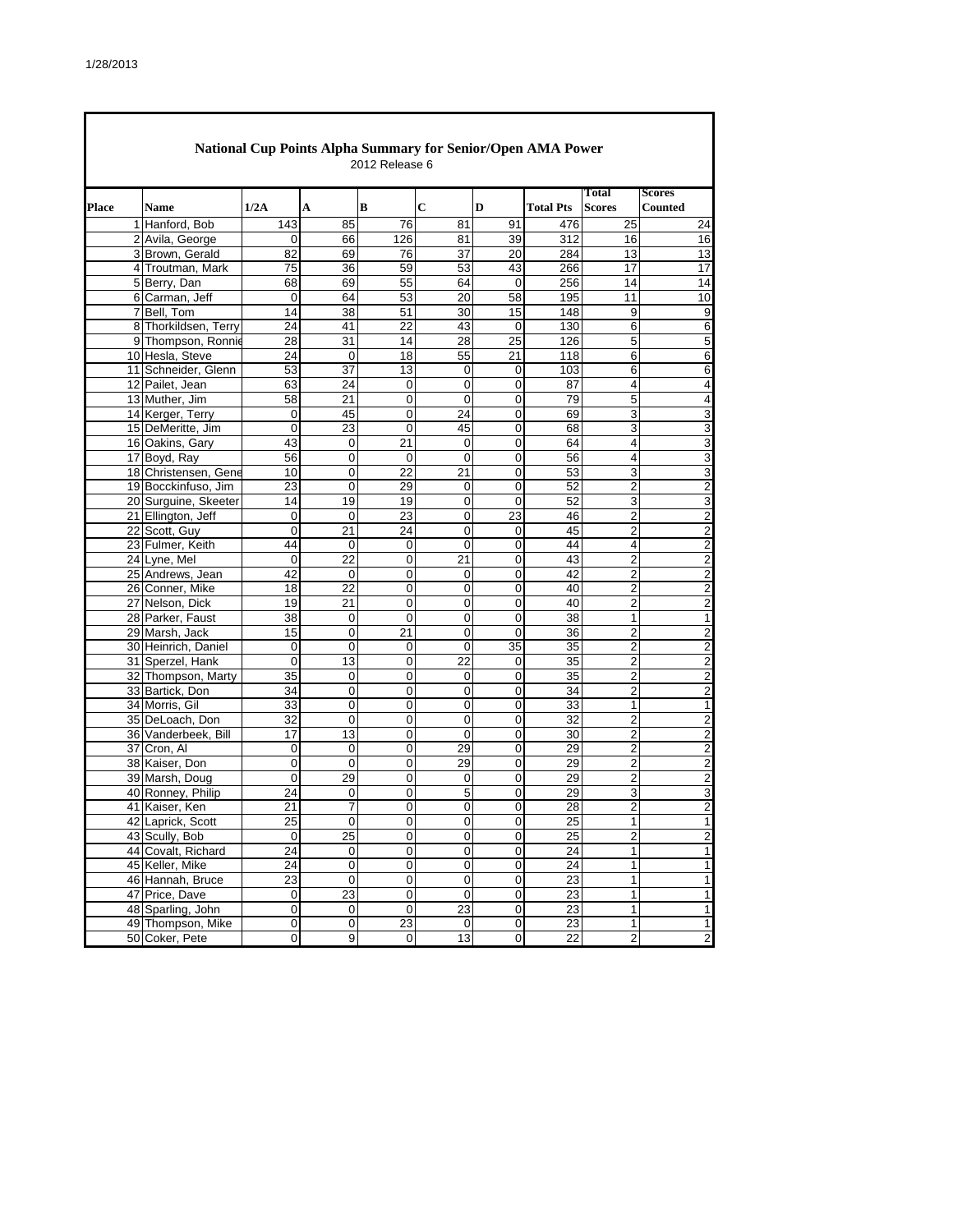| National Cup Point Ranking Summary for Senior / Open Classic Power.<br>2012 Release 6 |  |                                 |             |                 |          |                  |                  |                  |  |  |  |
|---------------------------------------------------------------------------------------|--|---------------------------------|-------------|-----------------|----------|------------------|------------------|------------------|--|--|--|
|                                                                                       |  |                                 |             |                 |          |                  | <b>Total</b>     | <b>Scores</b>    |  |  |  |
| <b>Place</b>                                                                          |  | <b>Name</b>                     | 1/2A        | A/B             | C/D      | <b>Total Pts</b> | <b>Scores</b>    | <b>Counted</b>   |  |  |  |
|                                                                                       |  | 1 Hanford, Bob                  | 145         | 131             | 135      | 411              | 22               | 21               |  |  |  |
|                                                                                       |  | 2 Berry, Dan<br>3 Avila, George | 136         | 117             | 70       | 323              | 14               | 14               |  |  |  |
|                                                                                       |  | 4 Brown, Gerald                 | 0<br>45     | 106             | 63<br>21 | 169<br>135       | 9                | 9                |  |  |  |
|                                                                                       |  | 5 Schneider, Glenn              | 51          | 69<br>61        | 0        | $\overline{112}$ | 6<br>6           | 6<br>6           |  |  |  |
|                                                                                       |  | 6 Bane, Brad                    | 71          | 0               | 26       | 97               | 4                | 4                |  |  |  |
|                                                                                       |  | 7 Marsh, Jack                   | 18          | 25              | 44       | 87               | 4                | $\overline{4}$   |  |  |  |
|                                                                                       |  | 8 Hesla, Steve                  | 0           | 53              | 17       | 70               | 4                | 4                |  |  |  |
|                                                                                       |  | 9 Fulmer, Keith                 | 68          | 0               | 0        | 68               | 4                | 3                |  |  |  |
|                                                                                       |  | 10 Sperzel, Hank                | 35          | 32              | 0        | 67               | 5                | 4                |  |  |  |
|                                                                                       |  | 11 Stewart, Roy                 | 17          | 32              | 17       | 66               | 4                | $\overline{4}$   |  |  |  |
|                                                                                       |  | 12 Dock, Denny                  | $\mathbf 0$ | 45              | 18       | 63               | 3                | 3                |  |  |  |
|                                                                                       |  | 13 Nelson, Dick                 | 21          | 0               | 42       | 63               | 3                | 3                |  |  |  |
|                                                                                       |  | 14 Keller, Mike                 | 39          | 0               | 22       | 61               | 3                | 3                |  |  |  |
|                                                                                       |  | 15 Smith, Gene                  | 0           | 48              | 13       | 61               | 3                | 3                |  |  |  |
|                                                                                       |  | 16 Harper, Charlie              | 13          | 47              | 0        | 60               | 3                | 3                |  |  |  |
|                                                                                       |  | 17 Miller, Tom                  | 42          | 18              | 0        | 60               | 4                | 3                |  |  |  |
|                                                                                       |  | 18 Muther, Jim                  | 57          | 0               | 0        | 57               | 3                | 3                |  |  |  |
|                                                                                       |  | 19 Pailet, Jean                 | 57          | 0               | 0        | 57               | 3                | 3                |  |  |  |
|                                                                                       |  | 20 Dunham, R II                 | 38          | 0               | 17       | 55               | 3                | 3                |  |  |  |
|                                                                                       |  | 21 Covalt, Richard              | 39          | 15              | 0        | 54               | 3                | 3                |  |  |  |
|                                                                                       |  | 22 DeMeritte, Jim               | 0           | 32              | 16       | 48               | 3                | 3                |  |  |  |
|                                                                                       |  | 23 Bell, Tom                    | 13          | 30              | 0        | 43               | 3                | 3                |  |  |  |
|                                                                                       |  | 24 Wineland, D                  | 24          | 0               | 18       | 42               | $\overline{2}$   | $\overline{2}$   |  |  |  |
|                                                                                       |  | 25 Christensen, Gene            | 0           | 19              | 22       | 41               | 2                | $\overline{c}$   |  |  |  |
|                                                                                       |  | 26 Oakins, Gary                 | 38          | 0               | 0        | 38               | 2                | $\overline{2}$   |  |  |  |
|                                                                                       |  | 27 Thorkildsen, Terry           | 19          | 18              | 0        | 37               | $\overline{2}$   | $\overline{2}$   |  |  |  |
|                                                                                       |  | 28 Lapraik, Scott               | 22          | 14              | 0        | 36               | 2                | $\overline{2}$   |  |  |  |
|                                                                                       |  | 29 Robello, Clyde               | 22          | 14              | 0        | 36               | $\overline{2}$   | $\overline{2}$   |  |  |  |
|                                                                                       |  | 30 Carman, Jeff                 | 0           | 13              | 21       | 34               | $\overline{2}$   | $\overline{2}$   |  |  |  |
|                                                                                       |  | 31 Mollendorf, Joe              | 31          | 0               | 0        | 31               | 2                | 2                |  |  |  |
|                                                                                       |  | 32 Troutman, Mark               | 17          | $\overline{13}$ | 0        | $\overline{30}$  | $\overline{2}$   | $\overline{2}$   |  |  |  |
|                                                                                       |  | 33 Sowder, Bob                  | 25          | 0               | 0        | 25               | 1                | 1                |  |  |  |
|                                                                                       |  | 34 Bartick, Don                 | 24          | 0               | 0        | 24               | 1                | $\mathbf{1}$     |  |  |  |
|                                                                                       |  | 35 Thompson, Ron                | 0           | 24              | 0        | 24               | 1                | 1                |  |  |  |
|                                                                                       |  | 36 Watson, Bob                  | $\mathbf 0$ | 24              | 0        | 24               | 1                | $\overline{1}$   |  |  |  |
|                                                                                       |  | 37 DeLoach, Don                 | 23          | 0               | 0        | 23               | 1                | 1                |  |  |  |
|                                                                                       |  | 38 Hull, Jim                    | 0           | 23              | 0        | $\overline{23}$  | 1                | $\overline{1}$   |  |  |  |
|                                                                                       |  | 39 Andrews, Jean                | 22          | 0               | 0        | 22               | 1                | 1                |  |  |  |
|                                                                                       |  | 40 Kumferman, Bob               | 21          | 0               | 0        | 21               | 1                | 1                |  |  |  |
|                                                                                       |  | 41 Malin, Brian                 | $\Omega$    | 21              | $\Omega$ | 21               | 1                | 1                |  |  |  |
|                                                                                       |  | 42 Pangell, Cass                | 0           | 20              | 0        | 20               | 1                | 1                |  |  |  |
|                                                                                       |  | 43 Pangell, Rick                | 19          | 0               | 0        | 19               | 1                | 1                |  |  |  |
|                                                                                       |  | 44 Vanderbeek, B                | 0           | 19              | 0        | 19               | 1                | 1                |  |  |  |
|                                                                                       |  | 45 Messerly, Don                | 18          | 0               | 0        | 18               | 1                | 1                |  |  |  |
|                                                                                       |  | 46 Hummel, Ron                  | 17          | 0               | 0        | 17               | 1                | 1                |  |  |  |
|                                                                                       |  | 47 Blake, Simon                 | 14          | 0               | 0        | 14               | 1                | 1                |  |  |  |
|                                                                                       |  | 48 Boyd, Ray                    | 9           | 5               | 0        | 14               | $\boldsymbol{2}$ | $\boldsymbol{2}$ |  |  |  |
|                                                                                       |  | 49 Kear, Ken                    | 13          | 0               | 0        | 13               | 1                | $\mathbf{1}$     |  |  |  |
|                                                                                       |  | 50 Morris, Gil                  | 13          | 0               | 0        | 13               | 1                | $\mathbf{1}$     |  |  |  |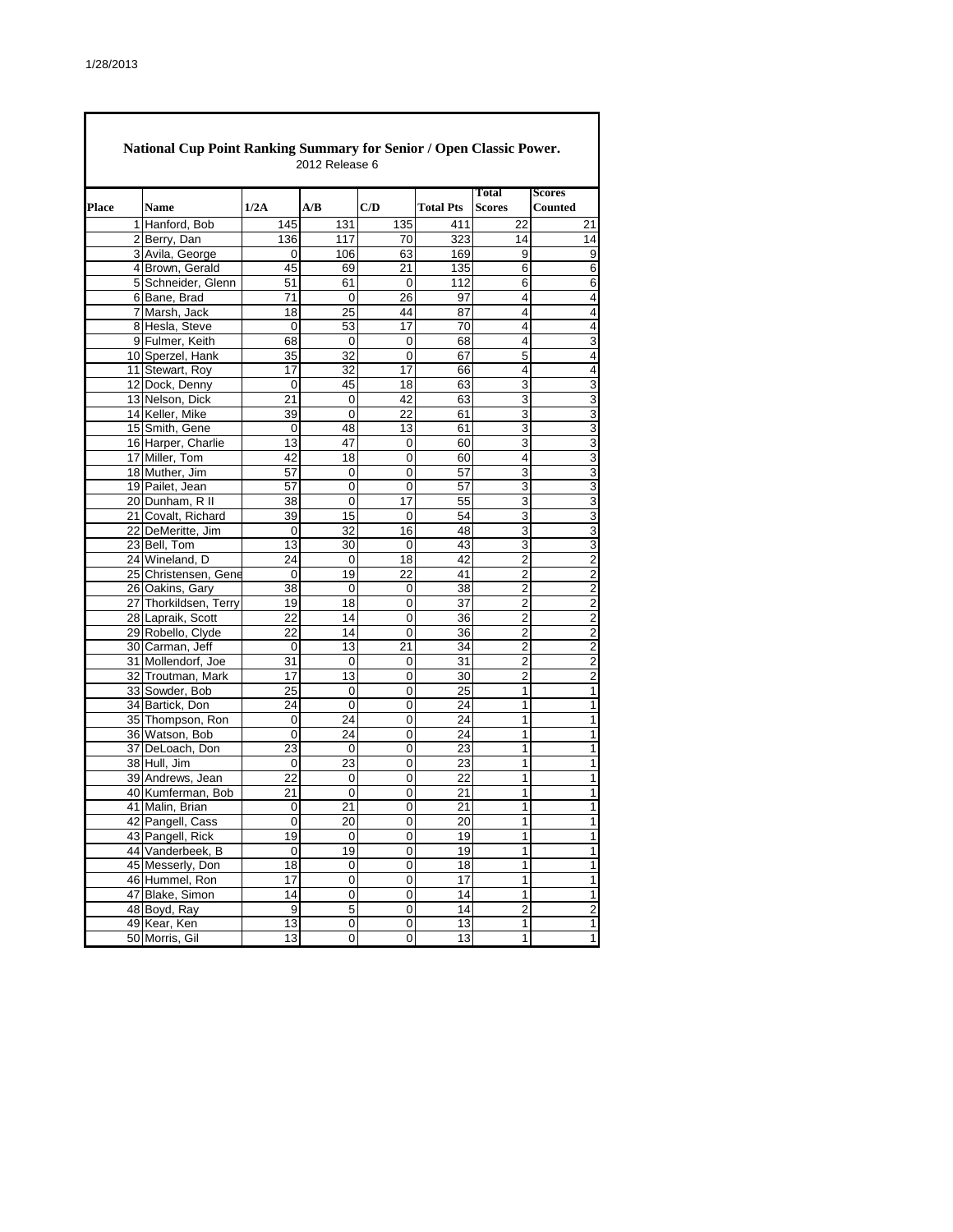| National Cup Point Ranking Summary for Senior / Open AMA Rubber.<br>2012 Release 6 |                      |             |                     |                  |                  |                               |                                 |  |  |  |
|------------------------------------------------------------------------------------|----------------------|-------------|---------------------|------------------|------------------|-------------------------------|---------------------------------|--|--|--|
| Place                                                                              | <b>Name</b>          | $P-30$      | Moffett             | <b>Mulvihill</b> | <b>Total Pts</b> | <b>Total</b><br><b>Scores</b> | <b>Scores</b><br><b>Counted</b> |  |  |  |
|                                                                                    | 1 Griffith, Earl     | 40          | 68                  | 149              | 257              | 12                            | 12                              |  |  |  |
|                                                                                    | 2 Powell, Chuck      | 117         | 0                   | 51               | 168              | 9                             | 9                               |  |  |  |
|                                                                                    | 3 Berry, Dan         | 86          | 0                   | 60               | 146              | 8                             | 8                               |  |  |  |
|                                                                                    | 4 Konefes, Ed        | 13          | 43                  | 83               | 139              | 8                             | 7                               |  |  |  |
|                                                                                    | 5 Sneed, Ed          | 0           | 108                 | 18               | 126              | $\overline{5}$                | 5                               |  |  |  |
|                                                                                    | 6 Perkins, Frank     | 102         | 0                   | 15               | 117              | 6                             | 6                               |  |  |  |
|                                                                                    | 7 Williams, Joe      | 0           | 32                  | 77               | 109              | 6                             | 6                               |  |  |  |
|                                                                                    | 8 Hardin, Ed         | 27          | 46                  | 32               | 105              | 4                             | 4                               |  |  |  |
|                                                                                    | 9 Gerszewski, Jim    | 38          | 17                  | 48               | 103              | $\overline{5}$                | $\overline{5}$                  |  |  |  |
|                                                                                    | 10 Sechrist, David   | 56          | 21                  | 22               | 99               | 5                             | 5                               |  |  |  |
|                                                                                    | 11 McConachie, Bill  | 0           | 46                  | 48               | 94               | 6                             | 4                               |  |  |  |
|                                                                                    | 12 Gregory, Roger    | $\mathbf 0$ | 45                  | 44               | 89               | 5                             | 5                               |  |  |  |
|                                                                                    | 13 Ringlien, Andy    | 46          | 0                   | 38               | 84               | 7                             | 4                               |  |  |  |
|                                                                                    | 14 Edmonson, Dave    | 33          | 0                   | 48               | 81               | 7                             | 4                               |  |  |  |
|                                                                                    | 15 Brooks, Clint     | 76          | 0                   | 0                | 76               | 3                             | 3                               |  |  |  |
|                                                                                    | 16 Carson, Grant     | 45          | 13                  | 17               | 75               | 5                             | 5                               |  |  |  |
|                                                                                    | 17 Smetzer, Samuel 9 | 73          | 0                   | 0                | 73               | 5                             | 4                               |  |  |  |
|                                                                                    | 18 O'Reilly, Jim     | 17          | 53                  | 0                | 70               | 4                             | 4                               |  |  |  |
|                                                                                    | 19 Sisk, Marc        | 69          | 0                   | 0                | 69               | 7                             | 3                               |  |  |  |
|                                                                                    | 20 Mayes, Jim        | 67          | 0                   | 0                | 67               | 3                             | 3                               |  |  |  |
|                                                                                    | 21 Grell, Glen       | 27          | 0                   | 38               | 65               | 3                             | 3                               |  |  |  |
|                                                                                    | 22 Moseley, Jim      | 20          | 18                  | 25               | 63               | 3                             | 3                               |  |  |  |
|                                                                                    | 23 Vernon, Ted       | 43          | 0                   | 19               | 62               | 4                             | 3                               |  |  |  |
|                                                                                    | 24 Reinhart, Pete    | 25          | 0                   | 35               | 60               | 4                             | 4                               |  |  |  |
|                                                                                    | 25 Saimo, S          | 37          | 0                   | 22               | 59               | 3                             | 3                               |  |  |  |
|                                                                                    | 26 Zarate, Ding      | 44          | 15                  | 0                | 59               | 7                             | 3                               |  |  |  |
|                                                                                    | 27 Watkins. John     | 33          | 0                   | 24               | 57               | 4                             | 4                               |  |  |  |
|                                                                                    | 28 Pivonka, Jace     | 0           | 0                   | 56               | 56               | 3                             | 3                               |  |  |  |
|                                                                                    | 29 Sayre, Jon        | 55          | 0                   | 0                | 55               | $\overline{2}$                | $\overline{2}$                  |  |  |  |
|                                                                                    | 30 Sayer, Les        | 25          | $\overline{13}$     | 15               | 53               | 3                             | 3                               |  |  |  |
|                                                                                    | 31 Johnson, Jim      | 52          | 0                   | 0                | 52               | 5                             | 2                               |  |  |  |
|                                                                                    | 32 Keller, Mike      | 52          | $\overline{0}$      | 0                | 52               | 5                             | 2                               |  |  |  |
|                                                                                    | 33 Andrews, Jean     | 51          | 0                   | 0                | 51               | 4                             | $\overline{2}$                  |  |  |  |
|                                                                                    | 34 Gaylor, Tom       | 51          | $\overline{0}$      | 0                | 51               | 4                             | $\overline{2}$                  |  |  |  |
|                                                                                    | 35 Price, Lynn       | 51          | 0                   | 0                | 51               | 4                             | 3                               |  |  |  |
|                                                                                    | 36 Rowan, J          | 50          | 0                   | 0                | 50               | $\overline{2}$                | $\overline{2}$                  |  |  |  |
|                                                                                    | 37 Markos, Chuck     | 32          | 0                   | 17               | 49               | 2                             | $\overline{2}$                  |  |  |  |
|                                                                                    | 38 Pratt, John       | $\mathbf 0$ | 32                  | 17               | 49               | 3                             | 3                               |  |  |  |
|                                                                                    | 39 Brown, Gerald     | 10          | 0                   | 38               | 48               | 3                             | 3                               |  |  |  |
|                                                                                    | 40 Swift, Bill       | 0           | 0                   | 47               | 47               | 3                             | 2                               |  |  |  |
|                                                                                    | 41 Mayea, Mike       | 45          | $\Omega$            | $\Omega$         | 45               | 3                             | $\mathfrak{p}$                  |  |  |  |
|                                                                                    | 42 Richardson, Mike  | 45          | 0                   | 0                | 45               | 3                             | 2                               |  |  |  |
|                                                                                    | 43 Crawford, Dohrma  | 43          | $\mathbf 0$         | 0                | 43               | $\overline{2}$                | $\overline{2}$                  |  |  |  |
|                                                                                    | 44 DeLoach, Don      | 43          | 0                   | 0                | 43               | $\overline{2}$                | $\overline{\mathbf{c}}$         |  |  |  |
|                                                                                    | 45 Ferwerda, Jim     | 23          | $\pmb{0}$           | 20               | 43               | $\mathbf 2$                   | $\overline{c}$                  |  |  |  |
|                                                                                    | 46 Hauk, Robert      | 43          | 0                   | 0                | 43               | 2                             | $\overline{\mathbf{c}}$         |  |  |  |
|                                                                                    | 47 Wicks, Vicki      | 43          | 0                   | 0                | 43               | 3                             | 3                               |  |  |  |
|                                                                                    | 48 Borland, Chris    | 41          | 0                   | 0                | 41               | $\boldsymbol{2}$              | $\overline{\mathbf{c}}$         |  |  |  |
|                                                                                    | 49 Vollmer, Al       | 41          | $\mathsf{O}\xspace$ | 0                | 41               | $\boldsymbol{2}$              | $\overline{2}$                  |  |  |  |
|                                                                                    | 50 Grawburg, Bruce   | 19          | $\overline{0}$      | 21               | 40               | 3                             | 3                               |  |  |  |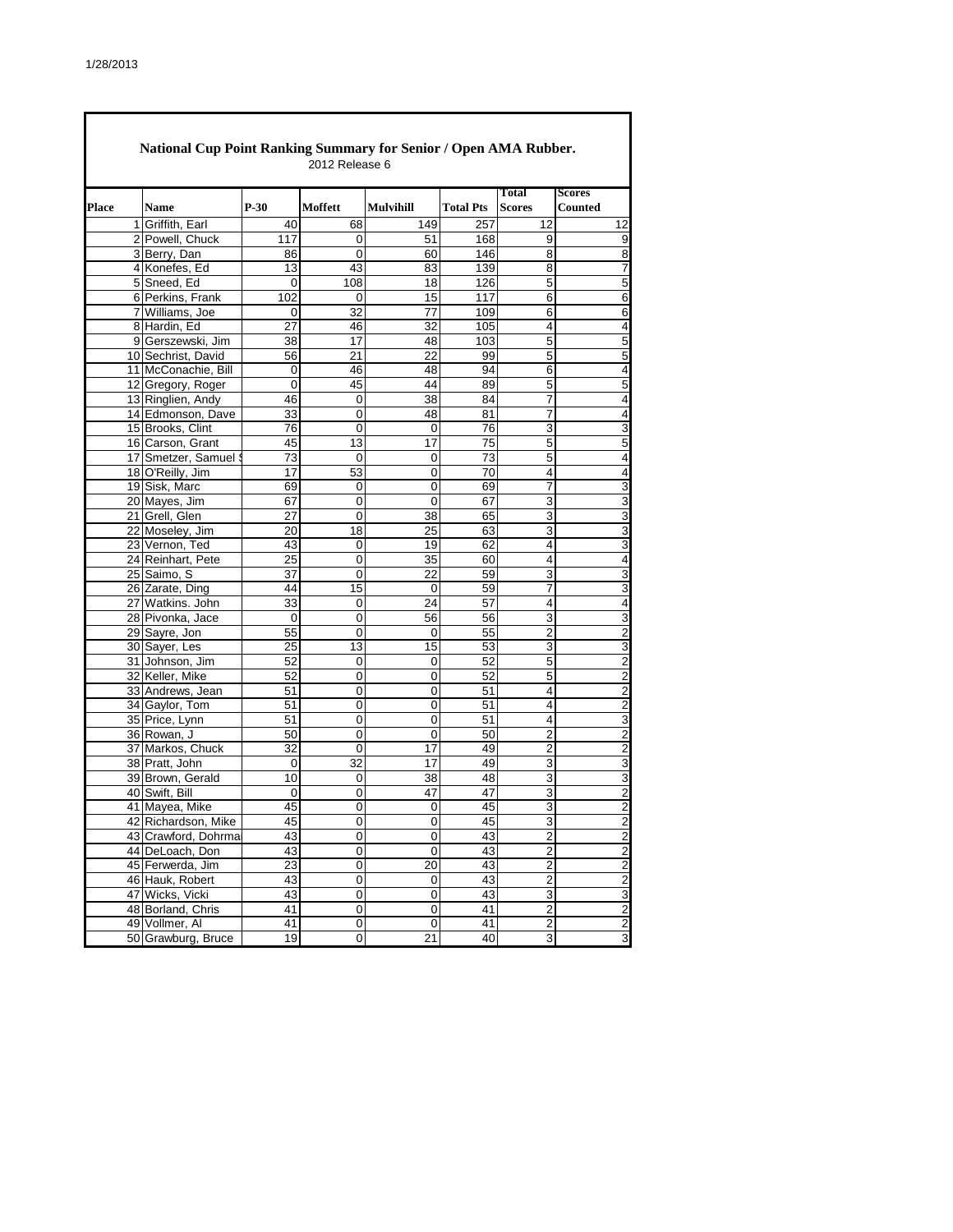| National Cup Point Ranking Summary for Senior / Open Glider.<br>2012 Release 6 |                      |                 |          |                 |                  |                |                         |  |  |  |  |
|--------------------------------------------------------------------------------|----------------------|-----------------|----------|-----------------|------------------|----------------|-------------------------|--|--|--|--|
| <b>Place</b>                                                                   | <b>Name</b>          | <b>HLG</b>      | CLG      | Towline         | <b>Total Pts</b> | <b>Total</b>   | <b>Scores</b>           |  |  |  |  |
|                                                                                |                      |                 |          |                 |                  | <b>Scores</b>  | Counted                 |  |  |  |  |
|                                                                                | 1 Batiuk, Tim        | 148             | 216      | 116             | 480              | 27             | 19                      |  |  |  |  |
|                                                                                | 2 Covington, Mark    | 160             | 89       | 127             | 376              | 21             | 17                      |  |  |  |  |
|                                                                                | 3 Powell, Chuck      | 51              | 101      | 68              | 220              | 13             | 13                      |  |  |  |  |
|                                                                                | 4 Berry, Dan         | 49              | 102      | 65              | 216              | 13             | 13                      |  |  |  |  |
|                                                                                | 5 Buddenbohm, Star   | 117             | 64       | $\overline{12}$ | 193              | 6              | $6\phantom{a}$          |  |  |  |  |
|                                                                                | 6 Hines, Lee         | 52              | 103      | 15              | 170              | 12             | 10                      |  |  |  |  |
|                                                                                | 7 Ferrario, Rocco    | 0               | 158      | $\mathbf 0$     | 158              | 9              | 5                       |  |  |  |  |
|                                                                                | 8 Edmonson, Dave     | 39              | 41       | 76              | 156              | 13             | $\overline{7}$          |  |  |  |  |
|                                                                                | 9 Schlarb, Bill      | 49              | 54       | 44              | 147              | 10             | 6                       |  |  |  |  |
|                                                                                | 10 Troutman, Mark    | 65              | 40       | 38              | 143              | 10             | 10                      |  |  |  |  |
|                                                                                | 11 Moore, Tyler      | 45              | 85       | $\mathbf 0$     | 130              | 9              | 7                       |  |  |  |  |
|                                                                                | 12 Koran, Bill       | 85              | 39       | 0               | 124              | $\overline{7}$ | $\sqrt{6}$              |  |  |  |  |
|                                                                                | 13 Pecenkovic, Enis  | 50              | 7        | 66              | 123              | 10             | $\overline{6}$          |  |  |  |  |
|                                                                                | 14 Ringlien, Andy    | 49              | 47       | 22              | 118              | 10             | 5                       |  |  |  |  |
|                                                                                | 15 Pelatowski, Larry | 62              | 55       | 0               | 117              | 6              | $\overline{6}$          |  |  |  |  |
|                                                                                | 16 DeLoach, Don      | 92              | 23       | 0               | 115              | 6              | $\overline{6}$          |  |  |  |  |
|                                                                                | 17 Smetzer, Samuel   | 85              | 23       | 0               | 108              | 8              | $\overline{8}$          |  |  |  |  |
|                                                                                | 18 Vollmer, Al       | 0               | 107      | 0               | 107              | 7              | 5                       |  |  |  |  |
|                                                                                | 19 Perkins, Frank    | 44              | 62       | 0               | 106              | 6              | $\overline{6}$          |  |  |  |  |
|                                                                                | 20 Dunham, Robert II | 51              | 45       | 0               | 96               | 6              | $\overline{6}$          |  |  |  |  |
|                                                                                | 21 Kremptz, Kurt     | 42              | 54       | 0               | 96               | 2              | $\overline{2}$          |  |  |  |  |
|                                                                                | 22 Myers, Neil       | 50              | 43       | 0               | 93               | 10             | 5                       |  |  |  |  |
|                                                                                | 23 Grabski, Paul     | 69              | 5        | 15              | 89               | 5              | $\overline{5}$          |  |  |  |  |
|                                                                                | 24 Nippert, Vic      | 0               | 87       | 0               | 87               | 4              | $\overline{4}$          |  |  |  |  |
|                                                                                | 25 Bauer, Ken        | 56              | 30       | 0               | 86               | 3              | 3                       |  |  |  |  |
|                                                                                | 26 Keller, Mike      | 40              | 45       | 0               | 85               | 7              | 4                       |  |  |  |  |
|                                                                                | 27 Maglio, A.        | 34              | 51       | 0               | 85               | 5              | $\overline{\mathbf{4}}$ |  |  |  |  |
|                                                                                | 28 Reuter, Bill      | 44              | 5        | 36              | 85               | $\overline{5}$ | 5                       |  |  |  |  |
|                                                                                | 29 Sayre, Jon        | 44              | 0        | 41              | 85               | 6              | $\overline{\mathbf{4}}$ |  |  |  |  |
|                                                                                | 30 Gerspacher, Dave  | 41              | 43       | 0               | 84               | 5              | $\overline{\mathbf{4}}$ |  |  |  |  |
|                                                                                | 31 Terzian, Fred     | 42              | 39       | 0               | 81               | 8              | $\overline{4}$          |  |  |  |  |
|                                                                                | 32 Crawford, Dohrma  | 34              | 46       | 0               | 80               | 4              | $\overline{\mathbf{4}}$ |  |  |  |  |
|                                                                                | 33 Reynolds, Todd    | 60              | 20       | 0               | 80               | 4              | $\overline{4}$          |  |  |  |  |
|                                                                                | 34 Hale, David       | 0               | 78       | 0               | 78               | 3              | $\overline{3}$          |  |  |  |  |
|                                                                                | 35 Bandy, Andy       | 32              | 44       | 0               | 76               | 5              | $\overline{\mathbf{r}}$ |  |  |  |  |
|                                                                                | 36 Samario, Ricardo  | 76              | 0        | 0               | 76               | 5              | $\overline{\mathbf{4}}$ |  |  |  |  |
|                                                                                | 37 Vernon, Ted       | 35              | 39       | 0               | 74               | 6              | $\overline{\mathbf{4}}$ |  |  |  |  |
|                                                                                | 38 Grawberg, Bruce   | $\overline{34}$ | 17       | 21              | $\overline{72}$  | $\overline{8}$ | 5                       |  |  |  |  |
|                                                                                | 39 Jackson, Seth     | 11              | 25       | 36              | 72               | 5              | $\overline{5}$          |  |  |  |  |
|                                                                                | 40 Pelatowski, E     | 38              | 33       | 0               | 71               | 4              | $\overline{4}$          |  |  |  |  |
|                                                                                | 41 Scott, Guy        | 53              | $\Omega$ | $\overline{18}$ | 71               | ঽ              | $\overline{3}$          |  |  |  |  |
|                                                                                | 42 Griner, J         | 26              | 41       | 0               | 67               | 8              | $\overline{4}$          |  |  |  |  |
|                                                                                | 43 Guzman, Anthony   | 52              | 12       | 0               | 64               | 5              | 5                       |  |  |  |  |
|                                                                                | 44 Jaggerson, Jerry  | 20              | 43       | 0               | 63               | 6              | $\overline{4}$          |  |  |  |  |
|                                                                                | 45 Gagliano, Victor  | 34              | 26       | 0               | 60               | 3              | $\overline{3}$          |  |  |  |  |
|                                                                                | 46 Pailet, Jean      | 0               | 0        | 59              | 59               | 3              | $\overline{3}$          |  |  |  |  |
|                                                                                | 47 Gustafson, Tom    | 24              | 0        | $\overline{34}$ | 58               | 5              | $\overline{4}$          |  |  |  |  |
|                                                                                | 48 Barron, Andrew    | 23              | 33       | 0               | 56               | 3              |                         |  |  |  |  |
|                                                                                | 49 Hanford, Bob      | 21              | 35       | 0               | 56               | 3              | سا س                    |  |  |  |  |
|                                                                                | 50 Anderson, A       | 44              | 11       | 0               | 55               | 5              | $\overline{\mathbf{r}}$ |  |  |  |  |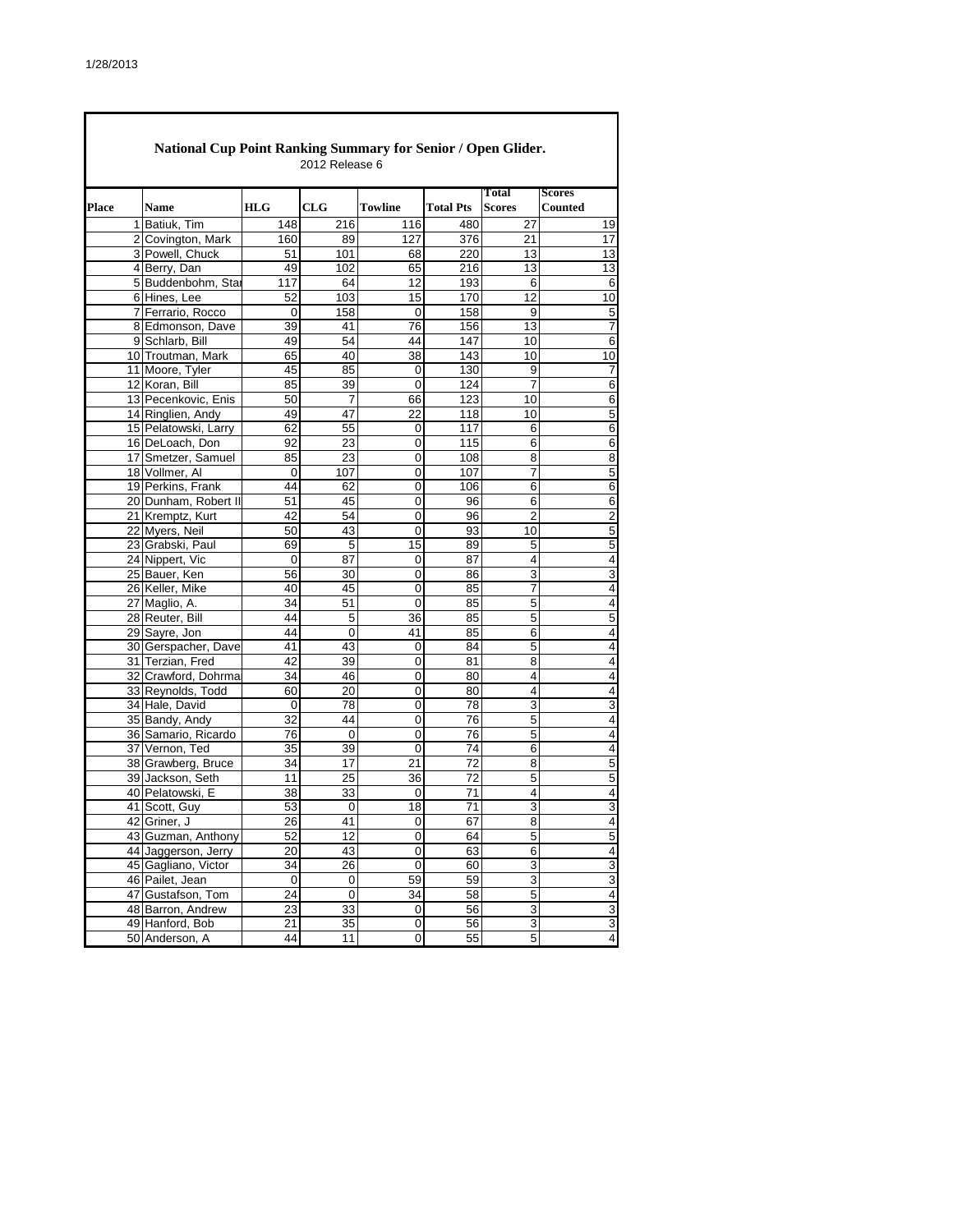Г

| National Cup Point Ranking Summary for Senior / Open NOS Rubber.<br>2012 Release 6 |                                      |               |                  |                              |                  |                |                                  |  |  |  |
|------------------------------------------------------------------------------------|--------------------------------------|---------------|------------------|------------------------------|------------------|----------------|----------------------------------|--|--|--|
|                                                                                    |                                      |               |                  |                              |                  | <b>Total</b>   |                                  |  |  |  |
| Place                                                                              | Name                                 | <b>Rubber</b> |                  | Wakefield Rub/Wake Total Pts |                  | <b>Scores</b>  | <b>Scores Counted</b>            |  |  |  |
|                                                                                    | 1 Hanford, Bob                       | 126           | 67               | 43                           | 236              | 11             | 11                               |  |  |  |
|                                                                                    | 2 DeLoach, Don                       | 42            | 69               | 44                           | 155              | 7              | 7                                |  |  |  |
|                                                                                    | 3 Sneed, Ed                          | 36            | 58               | 24                           | 118              | 5              | 5                                |  |  |  |
|                                                                                    | 4 Romak, Bud                         | 57            | 43               | 0                            | 100              | 6              | 5                                |  |  |  |
|                                                                                    | 5 Williams, Joe                      | 31            | 49               | 19                           | 99               | $\overline{4}$ | $\overline{\mathbf{4}}$          |  |  |  |
|                                                                                    | 6 Andrade, Paul                      | 44            | 40               | 0                            | 84               | $\overline{4}$ | 4                                |  |  |  |
|                                                                                    | 7 Hannah, Bruce                      | 0             | 10               | 37                           | 47               | 3              | 3                                |  |  |  |
|                                                                                    | 8 Reynolds, Randy                    | 0             | 0                | 44                           | 44               | 2              | $\overline{\mathbf{c}}$          |  |  |  |
|                                                                                    | 9 Gaylor, Tom                        | 21            | 22               | 0                            | 43               | 2              | $\frac{2}{2}$                    |  |  |  |
|                                                                                    | 10 Swift, Bill                       | 0             | 0                | 42                           | 42               | 3              |                                  |  |  |  |
|                                                                                    | 11 O'Reilly, Jim                     | 25            | 0                | 15                           | 40               | $\overline{2}$ |                                  |  |  |  |
|                                                                                    | 12 Vernon, Ted                       | 0             | 0                | 40                           | 40               | 3              | $\frac{2}{2}$                    |  |  |  |
|                                                                                    | 13 Grell, Glenn                      | 5             | 0                | 31                           | 36               | 3              | $\overline{3}$                   |  |  |  |
|                                                                                    | 14 Clemens, Bob                      | 17            | 0                | 14                           | 31               | $\overline{2}$ | $\overline{\mathbf{2}}$          |  |  |  |
|                                                                                    | 15 Keegan, D                         | 14            | 13               | 0                            | 27               | 2              | $\overline{c}$                   |  |  |  |
|                                                                                    | 16 Hardin, Ed                        | 26            | 0                | 0                            | 26               | 1              | 1                                |  |  |  |
|                                                                                    | 17 McConachie, Bill                  | 25            | 0                | 0                            | 25               | 1              | $\mathbf{1}$                     |  |  |  |
|                                                                                    | 18 Buchele, Elvin                    | 0             | 0                | 24                           | 24               | 1              | 1                                |  |  |  |
|                                                                                    | 19 Norval, Larry                     | 0             | 0                | 24                           | 24               | 1              | $\mathbf{1}$                     |  |  |  |
|                                                                                    | 20 Schnobrich, John                  | 10            | 14               | 0                            | 24               | $\overline{2}$ | $\overline{2}$                   |  |  |  |
|                                                                                    | 21 Timco, Al                         | 23            | 0                | 0                            | 23               | 1              | 1                                |  |  |  |
|                                                                                    | 22 Ringlien, Andy                    | 22            | 0                | 0                            | 22               | 1              | 1                                |  |  |  |
|                                                                                    | 23 Edmonson, Dave                    | 0             | 21               | 0                            | 21               | 1              | 1                                |  |  |  |
|                                                                                    | 24 Mills, David                      | 21            | 0                | 0                            | 21               | 1              | 1                                |  |  |  |
|                                                                                    | 25 Livotto, Juan                     | 0             | 20               | 0                            | 20               | 1              | 1                                |  |  |  |
|                                                                                    | 26 Petersen, Aaron                   | 17            | 0                | 0                            | 17               | 1              | 1                                |  |  |  |
|                                                                                    | 27 Pratt, John                       | 0             | 17               | 0                            | 17               | 1              | 1                                |  |  |  |
|                                                                                    | 28 Richardson, Al                    | 0             | 17               | 0                            | 17               | 1              | 1                                |  |  |  |
|                                                                                    | 29 Saimo, S                          | 0             | 17               | 0                            | 17               | 1              | 1                                |  |  |  |
|                                                                                    | 30 Strang, Dick                      | 0             | 17               | 0                            | 17               | 1              | 1                                |  |  |  |
|                                                                                    | 31 Thorkildsen, Terry                | 17            | 0                | 0                            | 17               | 1              | 1                                |  |  |  |
|                                                                                    | 32 Troutman, Mark                    | 17            | 0                | 0                            | $\overline{17}$  | 1              | 1                                |  |  |  |
|                                                                                    | 33 Cover, Hal                        | 0             | 15               | 0                            | 15               | 1              | 1                                |  |  |  |
|                                                                                    | 34 Johnson, Ernst                    | 15            | 0                | 0                            | $\overline{15}$  | 1              | 1                                |  |  |  |
|                                                                                    | 35 Tomasch, Walter                   | 15            | 0                | 0                            | 15               | 1              | $\mathbf{1}$                     |  |  |  |
|                                                                                    | 36 Carson, Grant                     | 14            | 0                | 0<br>14                      | 14<br>14         | 2              | $\overline{2}$<br>$\overline{1}$ |  |  |  |
|                                                                                    | 37 Englert, Jeff<br>38 Seymour, John | 0<br>0        | 0<br>14          | 0                            | 14               | 1<br>1         | 1                                |  |  |  |
|                                                                                    |                                      | 13            |                  | 0                            | 13               | 1              | 1                                |  |  |  |
|                                                                                    | 39 Sayer, Les<br>40 Masterman, Paul  |               | 0                |                              | 10               | 1              | 1                                |  |  |  |
|                                                                                    | 41 Powell, Chuck                     | 10<br>0       | 0<br>0           | 0<br>10                      | 10               | 1              |                                  |  |  |  |
|                                                                                    | 42 Stewart, Roy                      | 0             | 9                | 0                            | 9                | 1              | 1                                |  |  |  |
|                                                                                    | 43 Watson, Bob                       | 0             | $\boldsymbol{9}$ | 0                            | $\boldsymbol{9}$ | 1              | $\overline{1}$                   |  |  |  |
|                                                                                    | 44 Acton, D.                         | 0             | 0                | 0                            | 0                | 0              | $\overline{\mathbf{0}}$          |  |  |  |
|                                                                                    | 45 Adams, Dick                       | 0             | 0                | 0                            | 0                | $\mathbf 0$    | $\pmb{0}$                        |  |  |  |
|                                                                                    | 46 Allnutt, Peter                    | 0             | 0                | 0                            | 0                | 0              | $\mathbf 0$                      |  |  |  |
|                                                                                    | 47 Alvis, M                          | 0             | 0                | 0                            | $\mathbf 0$      | $\pmb{0}$      | $\overline{\mathbf{0}}$          |  |  |  |
|                                                                                    | 48 Anders, J                         | 0             | 0                | 0                            | $\mathbf 0$      | 0              | $\mathbf 0$                      |  |  |  |
|                                                                                    | 49 Anderson, J                       | 0             | 0                | 0                            | 0                | 0              | $\mathsf{O}\xspace$              |  |  |  |
|                                                                                    | 50 Andrews, Jean                     | 0             | 0                | 0                            | 0                | 0              | $\mathsf{O}\xspace$              |  |  |  |